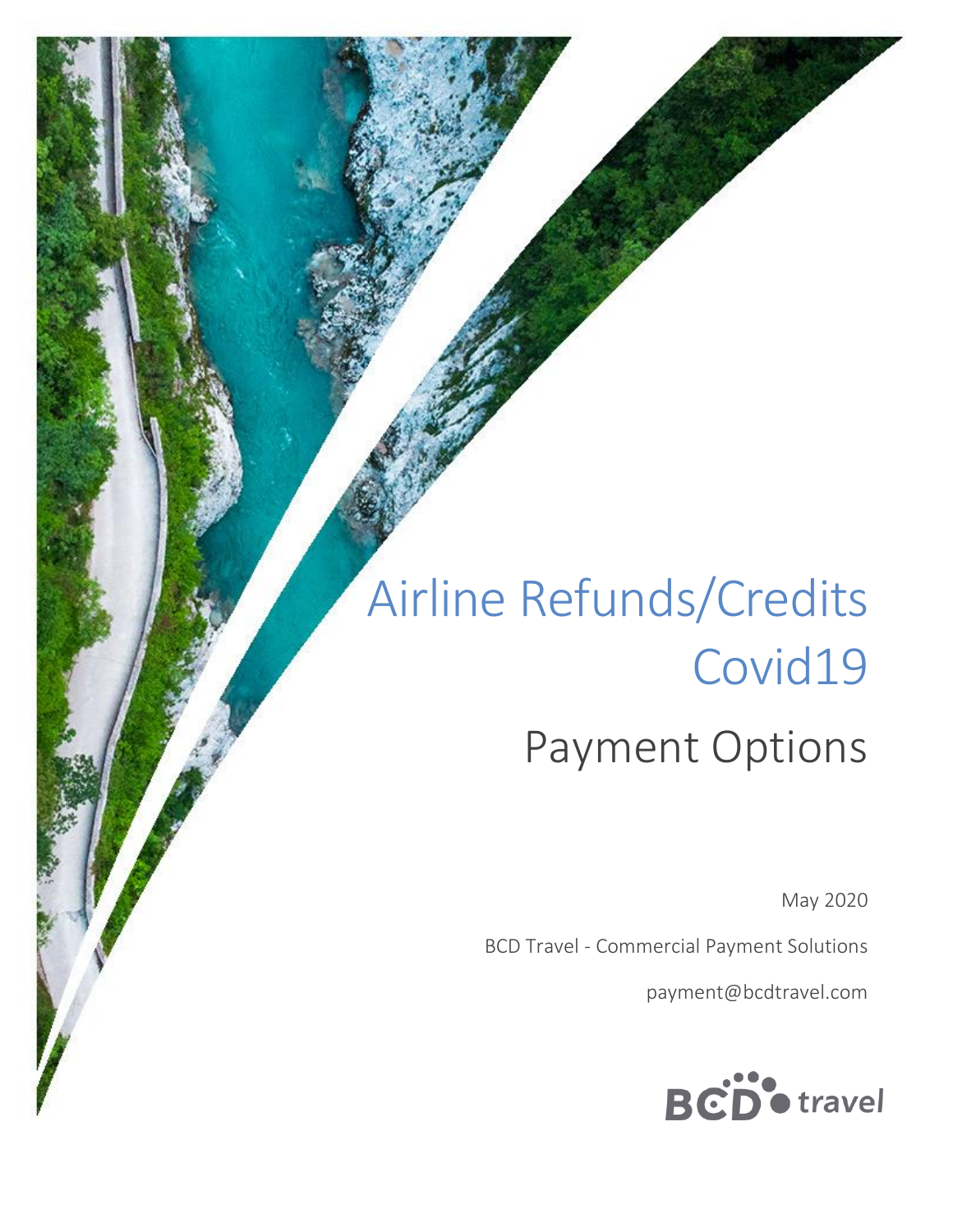# Airline Refunds/Credits – COVID19 Options

## Background

Since COVID19 was classified as a global pandemic, airlines have canceled thousands of flights due to government travel bans, global and local health restrictions or low consumer demand.

Global airlines are liable for \$35 billion in refunds for tickets sold but not flown according to IATA (1). This unprecedent amount ultimately needs to be refunded either as cash or as vouchers by the airlines to consumers, corporations and travel agencies. Not unexpected, most airlines simply don't have the needed cash for refunds due to virtually the halt of travel and nearly non-existence of business generating revenue. But they are not standing still. Many are acting and applying for government support to survive the next months and manage their running costs for plane leasing, loan payments and human resources. Carsten Spohr, CEO of Lufthansa, stated the airline is burning €1M per hour. Other airline executives have made similar statements on the extent of their losses.

While it is understandable that airlines cannot easily afford to pay back the massive glut of unused tickets, it's also understandable that travelers, corporations and travel agencies need the refunds as they too are facing uncertain financial futures.

More than ever, different angles need to be considered to find the solutions that work best for everyone involved. The financial need, operational impact and the longstanding relationship with certain airlines must all be taken into consideration.

The following document will highlight some options but should not be taken as the single source of truth. Every case may be different and there is not one solution that solves all the intricate needs and challenges for everyone. The intention is to highlight the different scenarios and the impact on airlines, corporations and agencies.

In the US, the legal recourse was clarified in a paper issued by the U.S. Department of Transportation stating that if the airline (not the traveler) cancelled the flight, the airline must offer a refund. However, there is leeway to offer vouchers and credits if the customer is willing to accept the terms.

If there were no changes to the flight and it operated as expected but the traveler cancelled, there is no obligation by the airline to refund. Clic[k here](https://www.transportation.gov/sites/dot.gov/files/2020-05/Refunds-%20Second%20Enforcement%20Notice%20FINAL%20%28May%2012%202020%29.pdf) for additional details on the US legal decision.

In Europe, the EU commission also stated that airlines need to refund flights cancelled at the discretion of the airline. Clic[k here](https://ec.europa.eu/commission/presscorner/detail/en/IP_20_485) for details.

(1) March 2020

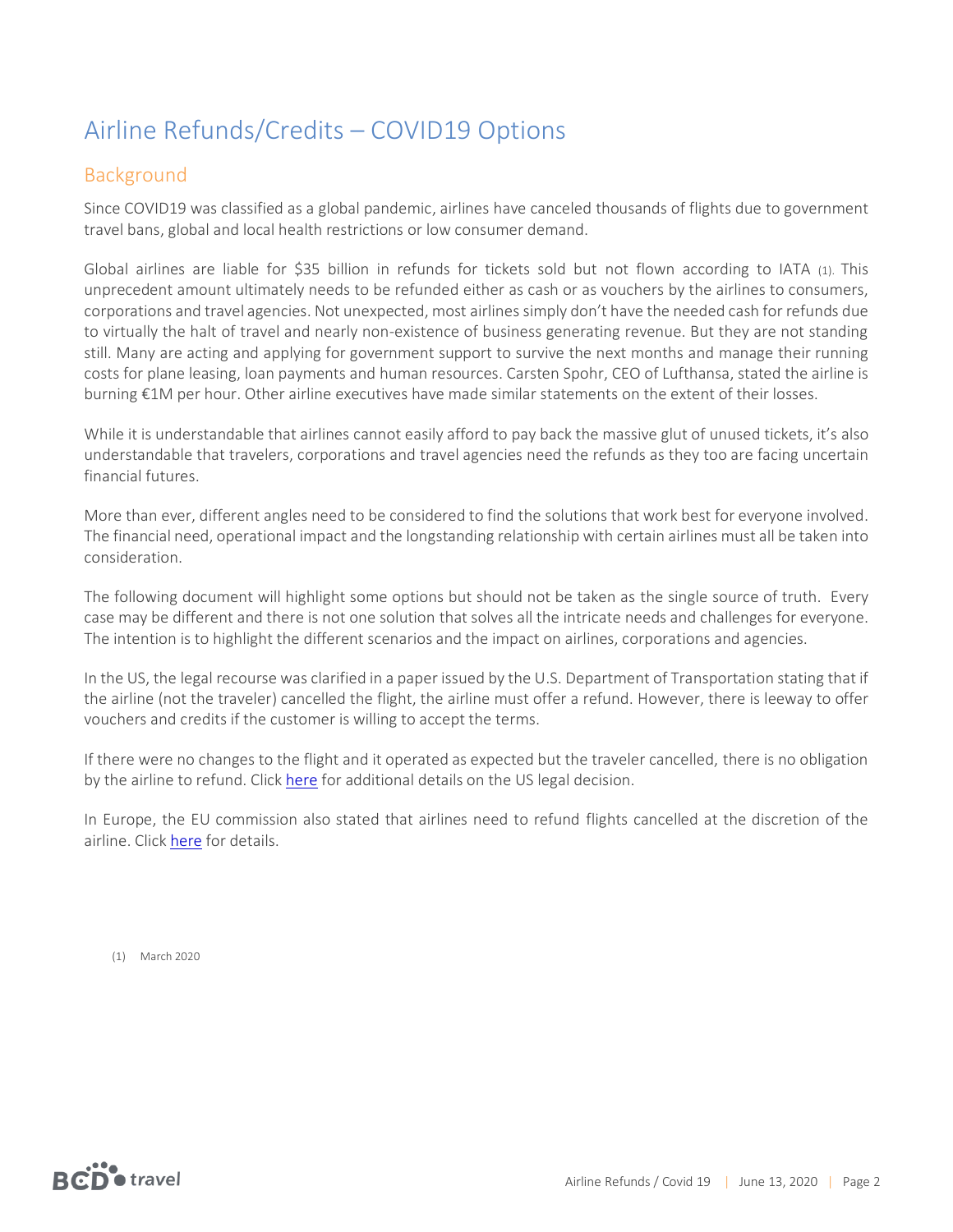# Refund options

#### Cash refund to original form of payment

Traditionally the refund process is initiated by a travel agent via the GDS/BSP. The credited amount will appear within a few days on the card used as the original form of payment. This process has been adjusted by some airlines and instead of the simplified automated process, agents are now required to complete forms manually and send them to the airlines. This manual approach can extend the timelines for refunds to be processed. All US carriers are continuing to allow processing through the GDS while the European/foreign flag carriers are implementing the more manual processes.

| Airlines' impact                                                                                                                                                                                      |                                                                                                                  | Corporates' impact                                                                                                                                                                                                              |                                                                                                                                                                              |
|-------------------------------------------------------------------------------------------------------------------------------------------------------------------------------------------------------|------------------------------------------------------------------------------------------------------------------|---------------------------------------------------------------------------------------------------------------------------------------------------------------------------------------------------------------------------------|------------------------------------------------------------------------------------------------------------------------------------------------------------------------------|
| For airlines, offering a cash refund to the original form of<br>payment has a direct impact on cash-flow. There is also a<br>risk that the refund is spent on another airline when travel<br>resumes. |                                                                                                                  | For corporate clients, a full refund organized on the original<br>form of payment is an option to consider. Corporate clients<br>could get their money back quickly.                                                            |                                                                                                                                                                              |
| Pros                                                                                                                                                                                                  | Cons                                                                                                             | Pros                                                                                                                                                                                                                            | Cons                                                                                                                                                                         |
| • Strong travelers'<br>satisfaction                                                                                                                                                                   | • Direct impact on cash flow<br>• Refunded cash could be<br>spent on another airline<br>• Complex manual process | • Positive impact on cash • Potential negative impact<br>flow<br>• Accurate card<br>Management Information<br>System (MIS) data<br>• The refunded cash can be<br>used for other passengers<br>and other carriers/<br>transports | on your card rebate as your<br>total card transactions<br>volume might be lower<br>• Airfares potentially<br>more<br>expensive when rebooked<br>closer to the departure date |

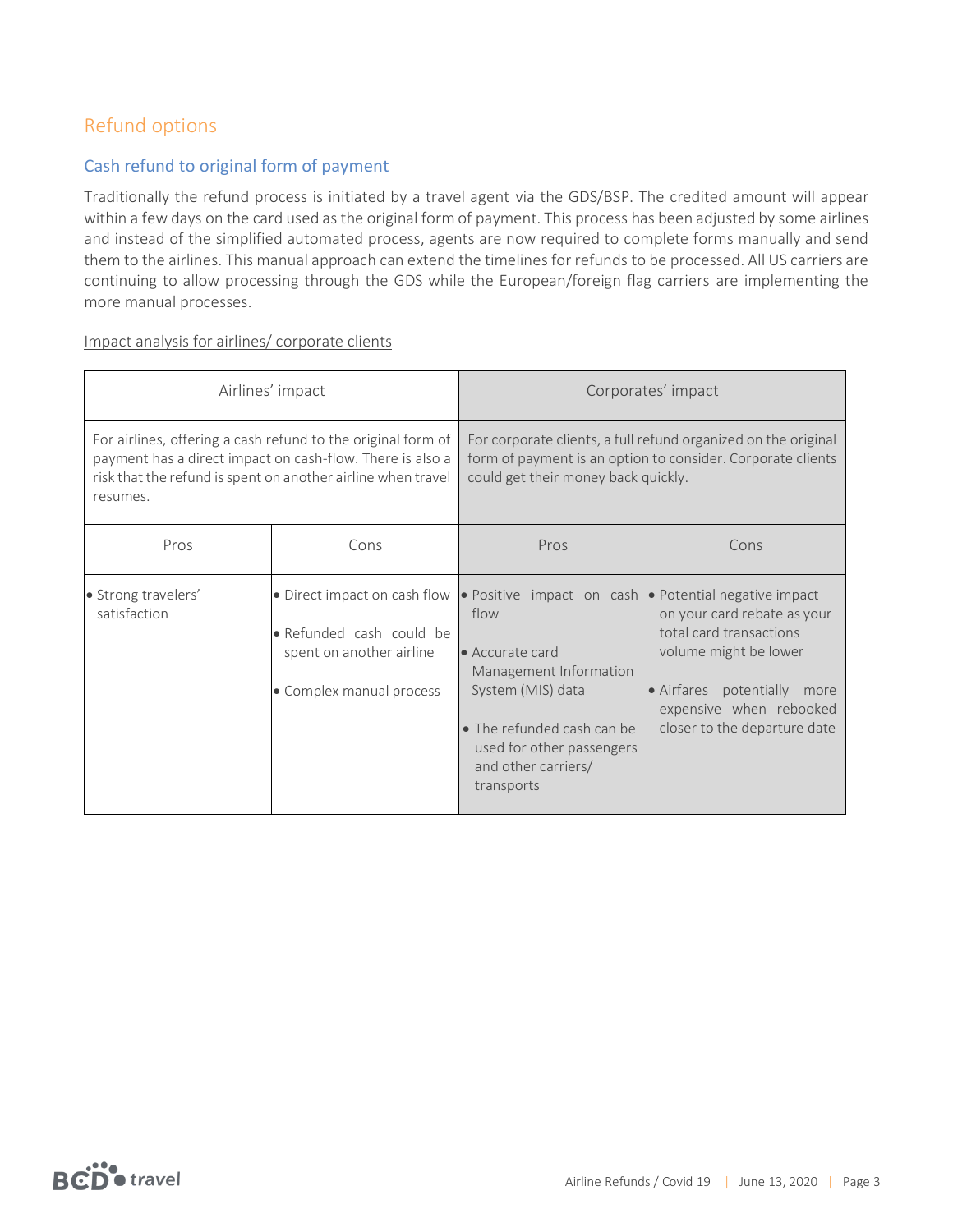#### Voucher based refund

Instead of refunding cash, airlines can opt to refund unused tickets via a credit voucher. As an incentive to accept a voucher instead of cash, carriers can offer a higher voucher value than the original ticket price. While that is appealing, it is important to take into consideration an airline's solvency, administration of vouchers, travel insurance applicability, tax processing and card reporting data accuracy. Another point to consider is that a voucher may be issued to the traveler, not the corporation unless the airline is allowing for name changes.

Based on some merchant agreements, airlines must put a credit against the original form of payment.

| Airlines' impact                                                                                                                                                                                |                                                       | Corporates' impact                                                                                  |                                                                                                                                                                                                                                                                                                                                                                                                                                                                                                                                                                                                                                                           |
|-------------------------------------------------------------------------------------------------------------------------------------------------------------------------------------------------|-------------------------------------------------------|-----------------------------------------------------------------------------------------------------|-----------------------------------------------------------------------------------------------------------------------------------------------------------------------------------------------------------------------------------------------------------------------------------------------------------------------------------------------------------------------------------------------------------------------------------------------------------------------------------------------------------------------------------------------------------------------------------------------------------------------------------------------------------|
| For airlines, offering a voucher is another alternative that<br>ties travelers to the airline and the voucher can only be<br>used during a specific timeframe.                                  |                                                       | For corporate clients, a voucher is an interesting option<br>especially when more value is offered. |                                                                                                                                                                                                                                                                                                                                                                                                                                                                                                                                                                                                                                                           |
| Pros                                                                                                                                                                                            | Cons                                                  | Pros                                                                                                | Cons                                                                                                                                                                                                                                                                                                                                                                                                                                                                                                                                                                                                                                                      |
| · Strong travelers'<br>satisfaction<br>· Limited impact on cash<br>flow<br>• The voucher can only be<br>used with the airline<br>booked initially<br>. The airline can define<br>validity rules | . No new revenue generation<br>when travel comes back | • The value of the voucher is<br>likely to be higher than the<br>original booking                   | • The management of vouchers<br>could be expensive<br>• The voucher can only be used<br>with the airline booked initially<br>· Some vouchers could<br>be<br>with the<br>issued<br>travelers'<br>instead<br>$\circ$ f<br>the<br>name<br>corporate's name<br>• Some vouchers could be at risk<br>due to the airline's financial<br>the<br>situation or due<br>to<br>potential length<br>of<br>the<br>sanitary crisis (travel freeze)<br>· Inaccurate card Management<br>Information System (MIS) data<br>that only shows the original<br>booked data<br>credit<br>$\bullet$ The<br>card<br>travel<br>insurance may not apply to<br>the future issued ticket |

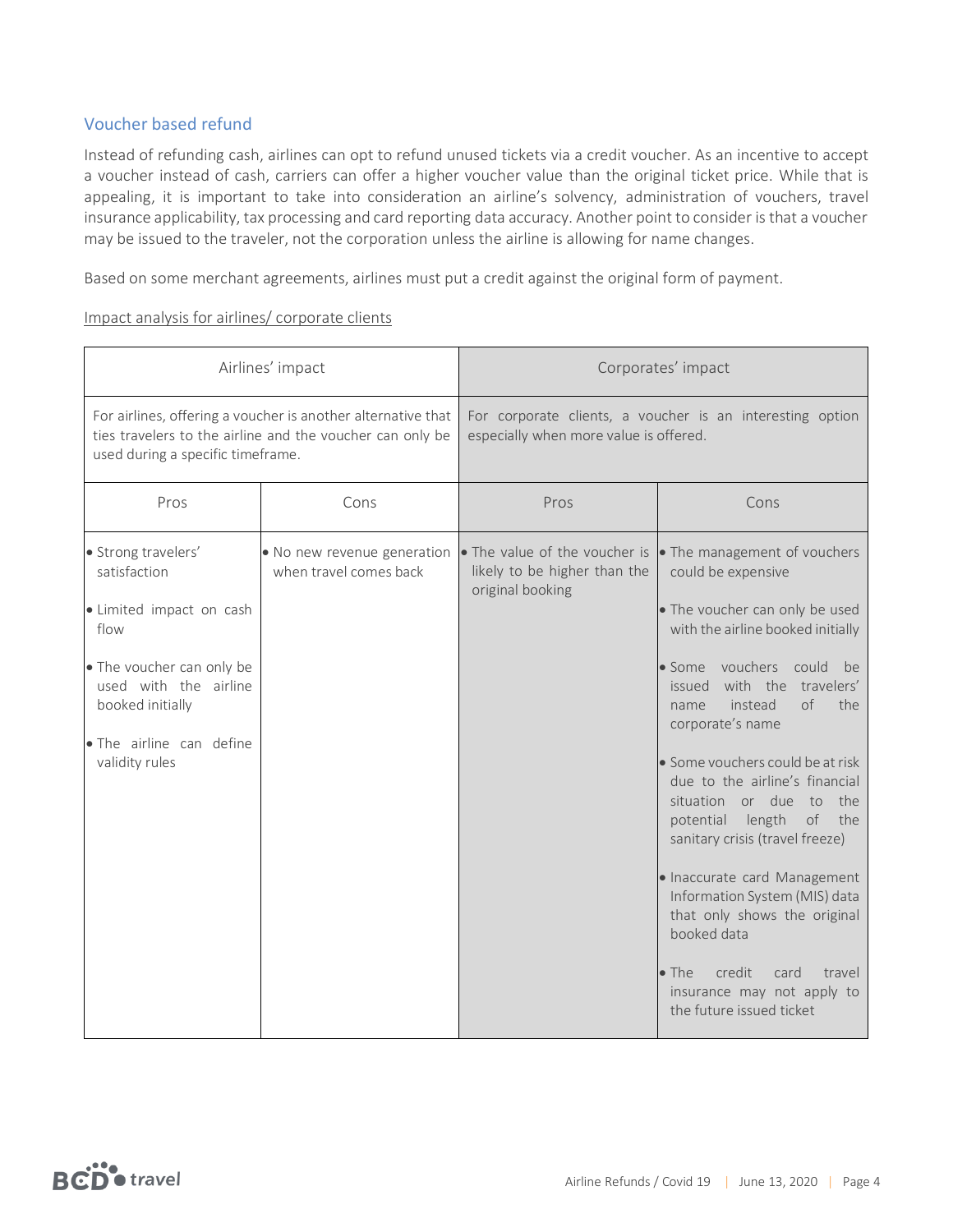#### UATP card refund

Some US airlines offer a refund on their self-issued UATP cards (United, SouthWest, American and Delta). Instead of crediting the original form of payment (AMEX, VISA etc.) they issue a UATP card in the name of the corporate client and put *all* the open tickets onto this card. So far, we've seen this option used by the 4 airlines mentioned but the product is available for every airline globally. But only for payments of the issuing airline.

As noted with the voucher option, based some merchant agreements, airlines are only allowed to put a credit onto the original form of payment so the legal basis for having a ticket originally paid with an AMEX and now credited to a UATP card is questionable.

| Airlines' impact                                                                                                                                                                                                                                      |                                                                                                                                        | Corporates' impact                                                                                                                                       |                                                                                                                                                                                                                                                                                                                                                                                                                                                                                                                                                                                                                                                                |
|-------------------------------------------------------------------------------------------------------------------------------------------------------------------------------------------------------------------------------------------------------|----------------------------------------------------------------------------------------------------------------------------------------|----------------------------------------------------------------------------------------------------------------------------------------------------------|----------------------------------------------------------------------------------------------------------------------------------------------------------------------------------------------------------------------------------------------------------------------------------------------------------------------------------------------------------------------------------------------------------------------------------------------------------------------------------------------------------------------------------------------------------------------------------------------------------------------------------------------------------------|
| UATP cards help airlines manage their cash flow while<br>keeping future commitment of travel dollars. And again,<br>it is important to take into consideration an airline's<br>solvency, administration of card funds and insurance<br>applicability. |                                                                                                                                        | For corporate clients, UATP cards could be a good option if<br>future travel is planned. Some limitations should be<br>considered (check below details). |                                                                                                                                                                                                                                                                                                                                                                                                                                                                                                                                                                                                                                                                |
| Pros                                                                                                                                                                                                                                                  | Cons                                                                                                                                   | Pros                                                                                                                                                     | Cons                                                                                                                                                                                                                                                                                                                                                                                                                                                                                                                                                                                                                                                           |
| . Positive impact on cash . The airline may need to<br>flow<br>• The funds can be used only<br>with the initially booked<br>airline                                                                                                                   | set-up the UATP card<br>function<br>. The airline may need to<br>build a reserve in their<br>for<br>accounting<br>books<br>these funds | . No impact on your card<br>rebate because there is no<br>credit on the original card                                                                    | • UATP are restricted to the<br>issuing airline (Is the airline<br>still flying to the destination?<br>Or at higher costs?). What<br>happens if the airline goes<br>under?<br>· Inaccurate card Management<br>Information System (MIS)<br>because only the original<br>booking data is shown<br>• The funds need to be<br>managed by the corporate<br>clients. There could be<br>challenges assigning the<br>correct amounts to the right<br>cost centers or legal entities<br>as the data on the UATP<br>statement is limited in terms<br>of customer reference fields.<br>• The credit card travel<br>insurance may not apply to<br>the future issued ticket |

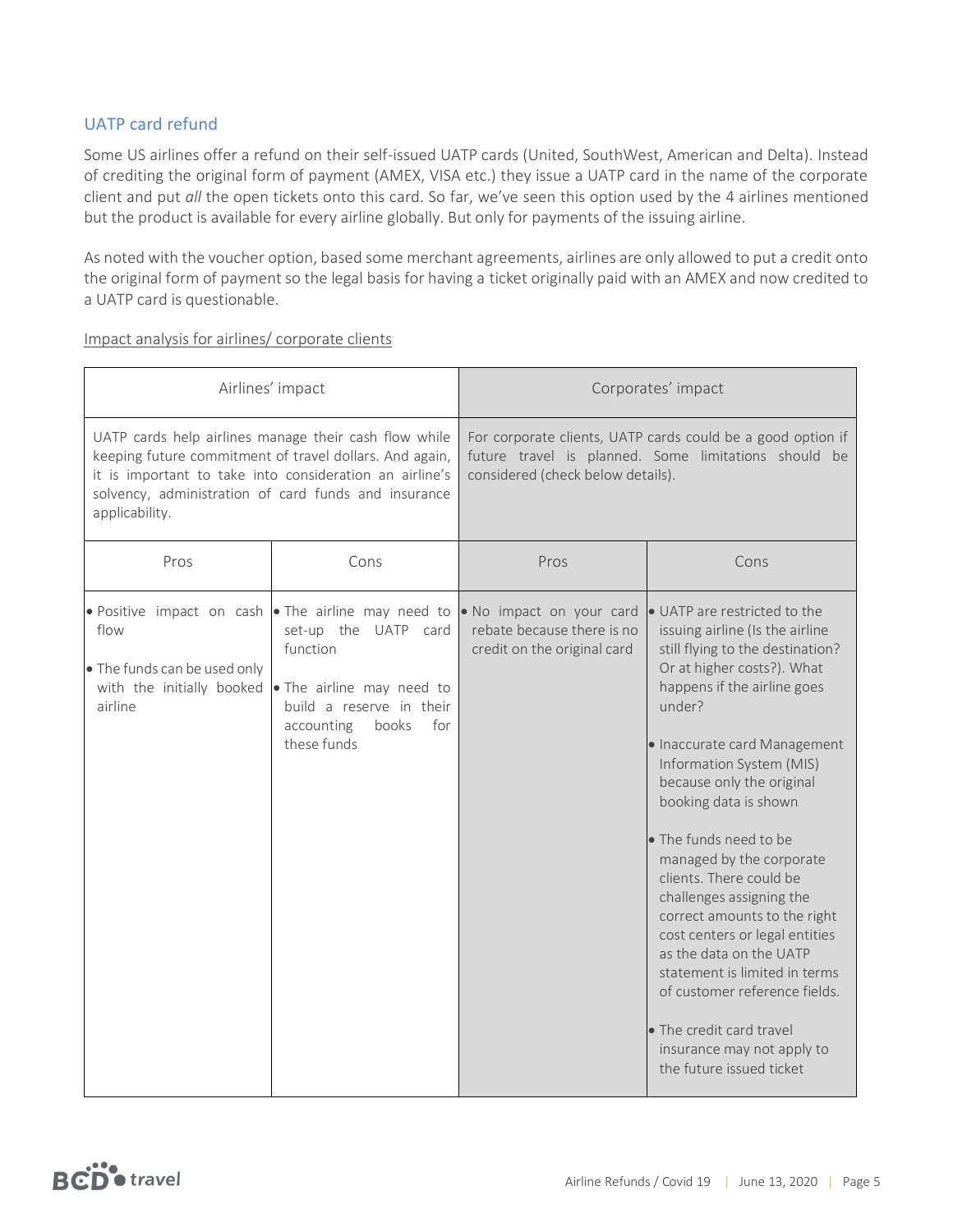### Credit card chargeback ARC is not processing charge backs in the US during the COVID-19 pandemic

If a ticket was paid by credit card, the cardholder can raise a chargeback request usually within 3 months due to "goods or services not delivered". The card issuer must contact the merchant and ask for a proof of delivery. If the merchant cannot provide the appropriate proof, the card issuer appropriates the funds from the merchant and credits the card. Note, this may result in an agency debit memo (ADM) which usually has a surcharge attached.

| Airlines' impact                                                                                                                                                                                    |                                                                                                                                   | Corporates' impact                                                                                                                                                                                |                    |
|-----------------------------------------------------------------------------------------------------------------------------------------------------------------------------------------------------|-----------------------------------------------------------------------------------------------------------------------------------|---------------------------------------------------------------------------------------------------------------------------------------------------------------------------------------------------|--------------------|
| For airlines, this option can potentially create a<br>reconciliation challenge. There is a need for a control<br>mechanism checking that chargeback tickets don't get<br>refunded at a future date. |                                                                                                                                   | For corporate clients, a charge-back is an easy option to get<br>some cash back. Note, some documentation might be<br>required by the issuer to prove the flight was cancelled by<br>the airline. |                    |
| Pros                                                                                                                                                                                                | Cons                                                                                                                              | Pros                                                                                                                                                                                              | Cons               |
|                                                                                                                                                                                                     | • Impact on cash flow<br>• Reconciliation challenges to<br>avoid a double refund (via<br>back<br>charge<br>and<br>voucher/refund) | • Positive impact on cash • Administrative<br>flow                                                                                                                                                | effort<br>required |